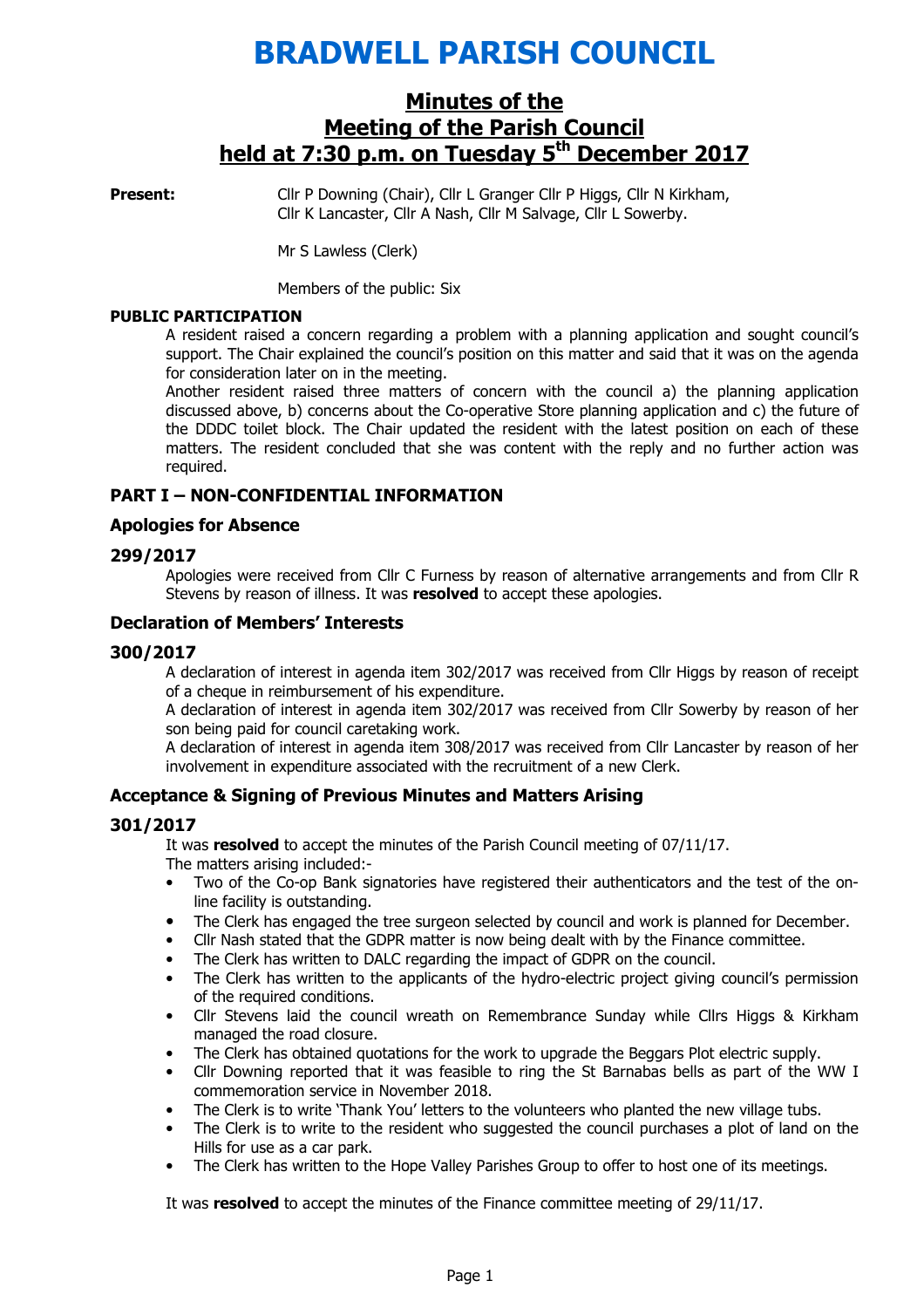## Financial Matters

## 302/2017

It was resolved to authorise the 9 financial transactions below together with a further supplementary invoice.

|    | <b>Payee</b>                             | <b>Purpose</b>                       | <b>Amount</b><br>(E) | <b>Cheque</b><br><b>Number</b> |
|----|------------------------------------------|--------------------------------------|----------------------|--------------------------------|
|    | <b>October Cheques for Authorisation</b> |                                      |                      |                                |
| 01 | Mr S Lawless                             | &<br>Clerk's<br>allowance<br>salary, | 652.41               | 101077                         |
|    |                                          | expenses (£31.11)                    |                      |                                |
| 02 | Mr G Storey                              | <b>Caretaking Services</b>           | 112.00               | 101078                         |
| 03 | Mr J Sowerby                             | <b>Caretaking Services</b>           | 315.00               | 101079                         |
| 04 | Mr A Samwell                             | Bus Shelter Cleaning (16/11/17)      | 10.00                | 101080                         |
| 05 | Mrs L Sowerby                            | YAEC Sessions (11/12/17)             | 90.00                | 101081                         |
| 06 | Knowles Warwick                          | Audit of Half-Year Accounts          | 120.00               | 101082                         |
| 07 | Jonathan Woodhouse                       | Rose Garden - Project 2              | 1,950.00             | 101083                         |
| 08 | Mr P Higgs                               | Community Resilience equipment       | 127.16               | 101084                         |
| 09 | Mr A Oldfield                            | Plants for Village Planters          | 135.00               | 101085                         |
|    | <b>Supplementary Authorisations</b>      |                                      |                      |                                |
| 10 | <b>Bradwell War Memorial</b>             | Room Hire (29/11/17)                 | 20.00                | 101086                         |
|    | Hall                                     |                                      |                      |                                |
|    |                                          |                                      |                      |                                |
|    | TOTAL                                    |                                      | £3,531.57            |                                |

#### Other Financial Matters

#### 303/2017

The Clerk presented his report on current financial matters. He reported that:-

- The half-year accounts have been reviewed by the Internal Auditor and seen to be satisfactory.
- The new External Auditors have been appointed. The audit fees remain the same.
- The last VAT claim of  $£612.11$  has been paid and the next claim will be made in the near future.<br>• Recent receipts include a)  $£180$  from DCC (Cllr Twigg) for the YAFC. b)  $£100$  from Eden Tree for
- Recent receipts include a) £180 from DCC (Cllr Twigg) for the YAEC, b) £100 from Eden Tree for the YAEC, c) £225 October Car Park subscriptions and d) £1,786 from DDDC for reimbursable expenditure (grass mowing).

#### 304/2017

- Cllr Kirkham gave her report following the recent Finance committee meeting. Her report included:-
- The introduction of GDPR in the coming year would have an impact on council finances and processes. It was resolved that a GDPR consultant should be engaged to conduct an assessment of council's compliance, to be paid from the current year's consultancy budget. ACTION: The GDPR consultant should be engaged.
- It was also resolved that the next year's £3k GDPR budget should be controlled by the Finance committee.
- The 5-Year plan has been reviewed and found to be satisfactory.
- There is a need to test the Co-operative Bank on-line payment service. Two of the four authenticators have so far been registered. The first payment to HMRC will be due in January. The Financial Regulations will need to be amended to permit use of this service.

ACTION: Bank accounts signatories should become familiar with and test this service.

- Councillors should investigate opportunities to invest some of the council's funds.
- ACTION: All to consider investment opportunities.

#### 305/2017

The proposal from the Finance committee to set the 2018/19 precept was considered. Cllr Kirkham outlined the major factors that would influence the council's finances over the coming years. These included the need to build funds to refurbish the play equipment on the playing fields and the need to comply with the new Data Protection regulation. In spite of the expected income from the sale of the quarry, she proposed that the precept be increased by 4% to £47,587. Following discussion, it was resolved to increase the precept to £47,587 as proposed.

ACTION: The Clerk is to submit the DDDC Precept form.

#### 306/2017

The proposal that the council authorises a S137 grant application of £150 from St Barnabas PCC to cover the cost of maintaining the Church Clock was considered. It was resolved to award a grant of £150 to this application.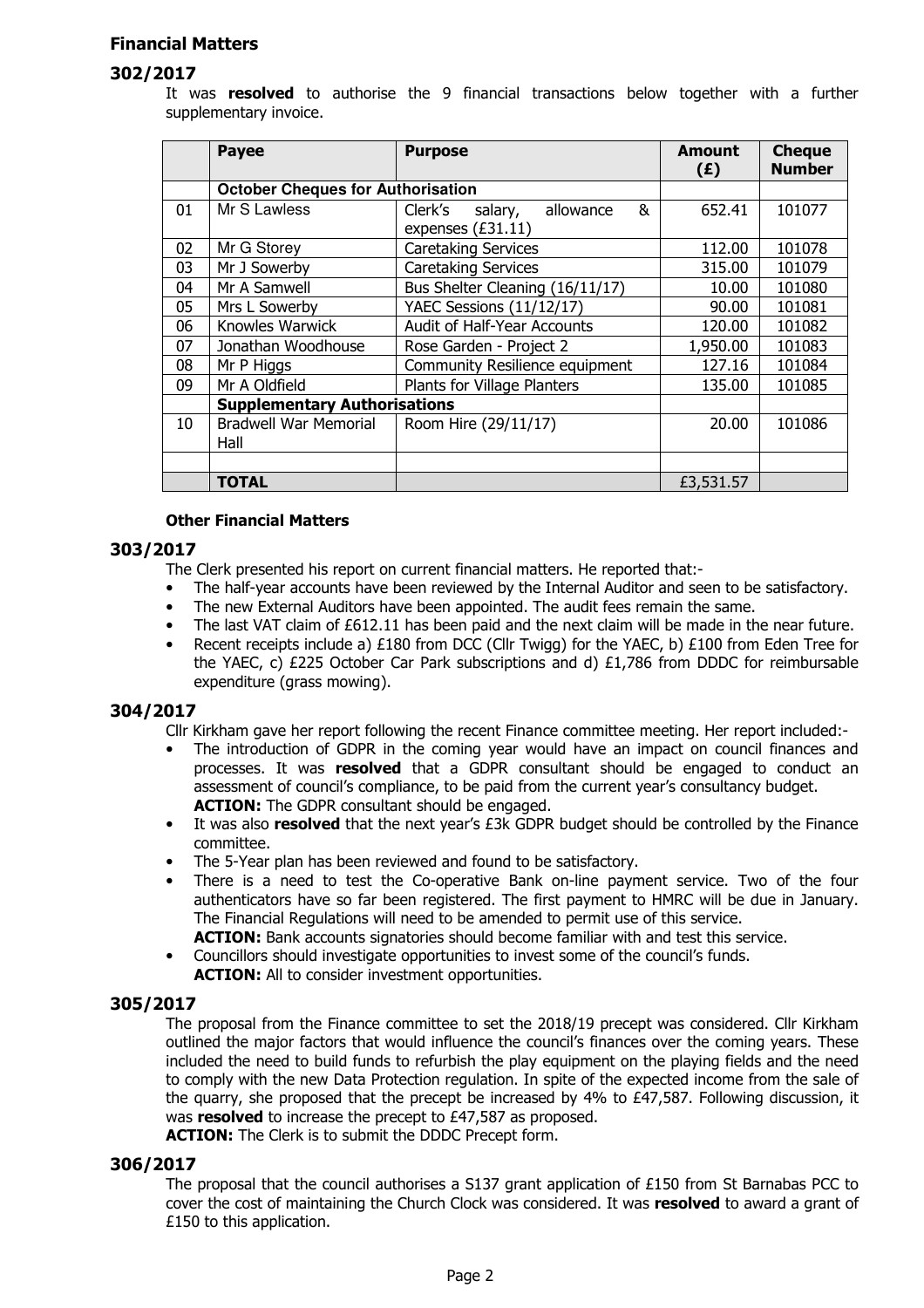The proposal that the council authorises a S137 grant application of £590 from St Barnabas PCC to cover the cost of felling a dangerous tree in the Church yard was considered. This proposal was not supported and no grant was awarded.

## Parish Council Processes

## 308/2017

Cllr Lancaster presented proposals for the recruitment of a replacement Clerk following the retirement of the present Clerk. Her presentation included the following:

- The group has developed a Job Specification, a Person Specification and an advertisement for the role of Clerk.
- It was proposed to change working practices for the Clerk/RFO and also for councillors in light of both the need for a new Clerk/RFO and to conform to the new GDP Regulations.
- The change in practices will involve the use of accounting packages (e.g. Xero) by RFO / councillors and the use of on-line approval of expenditure by Chairs of committees.
- The Clerk will no longer be expected to attend / minute committee meetings.
- The vacancy is to be widely advertised e.g. Bradwell News, Village Store, Notice Boards, DALC & Peak Advertiser.

It was decided to proceed with these proposals.

#### 309/2017

The proposal that a working group be formed to review the council policies and code of conduct was considered. It was decided that Cllr Higgs and the Clerk should review the council policies, circulate any amendments to councillors on email and then to table the agreed amendments for adoption at the January PC meeting.

## 310/2017

With reference to DALC Circular 14,

a) council considered the proposal that the council completes the survey in support of local councils being granted 100% business tax relief for the management of public toilets and decided that Cllr Downing should respond on behalf of council.

**ACTION:** Cllr Downing to complete the survey.

b) council considered the proposal that it should permit summons, agendas and council working papers to be sent by email and resolved that this should be permitted.

The remaining information in this circular should also be noted.

## Parish Issues / Initiatives

#### 311/2017

The proposed Statement of Truth drafted by Cllr Furness on behalf of the council, required for the sale of the Dale Quarry, was considered. It was resolved that Cllr Furness be authorised to sign this Statement of Truth on behalf of the council and also that the council would accept any liability resulting from anything in the statement which later proves to be incorrect.

**ACTION:** Cllr Furness to sign the Statement of Truth.

It was also resolved that the Clerk should contact the council's insurer to confirm that the council's policy indemnifies the council against any potential liability arising from this matter.

ACTION: The Clerk is to confirm that the council's policy indemnifies the council.

## 312/2017

The quotations for the upgrading of the electric supply arrangements on Beggars Plot playing field to better support the Carnival and other future events were considered. It was resolved a) not to proceed with the second part of the project which was to extend the cabling 50 metres down the field b) to accept the lower priced quotation for the installation of separate socket outlet in a locked steel enclosure linked by an underground cable 10 metres from the existing outlet and c) to accept the quote for the annual inspection of the Beggars Plot & Peace Gardens outlets.

**ACTION:** The Clerk is to contact both tradesmen with this decision and to schedule the work.

## 313/2017

The need for festive Christmas decorations in the village was considered. It was decided that Cllrs Salvage, Nash & Kirkham should arrange for the Christmas lights to be illuminated at the Peace Gardens, Beggars Plot & Elliott Avenue.

ACTION: Cllrs Salvage, Nash & Kirkham to illuminate the lights at the three locations.

## 314/2017

The invitation from St Barnabas for the PC and the Youth Club to provide Christmas Tree(s) as part of its Christmas Tree Festival was considered. It was reported that Cllr Sowerby has already provided a Christmas tree for this festival. The Chair thanked her for her work.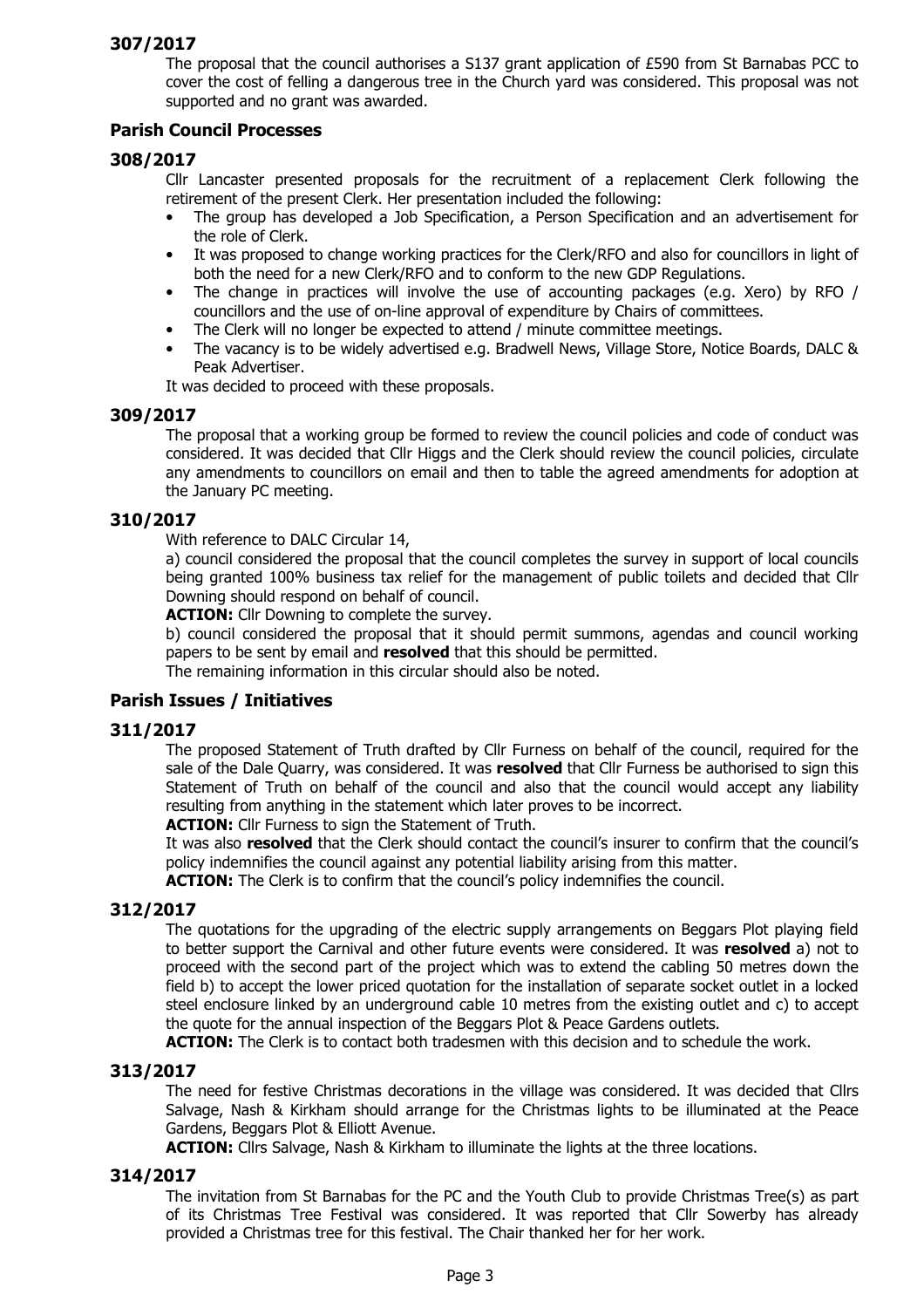The proposal that the council obtains a beacon for use during the WW I commemoration events in November 2018 was considered. The Clerk was asked to obtain costs for the purchase of a suitable beacon and to put this matter on the January agenda.

ACTION: the Clerk is to obtain costs for a suitable beacon.

#### Parish Playing Fields, Open Spaces & Village Caretaking

There were no Playing Fields items this month.

## DCC Highways and Rights of Way

#### 316/2017

The response from DCC Highways to the council's suggestions for the creation of additional parking facilities around the village was considered. It was decided that Cllr Granger should convene a meeting of the Car Parking committee to consider this response.

ACTION: Cllr Granger to propose a date for the meeting.

#### 317/2017

The DCC consultation request on its proposal to enter into Creation Agreements with the land owner to resolve safety issues with the southern part of the Public Bridleway 18 leading to Bradwell Edge was considered. It was resolved that the council supported the DCC proposals. **ACTION:** The Clerk is to respond to DCC.

#### 318/2017

The DCC road closure of Smalldale road from 08–11/02/18 to allow for the renewal of water apparatus was noted.

#### PDNPA & Planning Applications

#### 319/2017

All recent Planning Applications were considered as follows:-

| Type       | Date of<br>Application<br><b>Notice</b> | Reference        | Property                                                    | Summary                                                                                                                                                                                                                                                                                                |
|------------|-----------------------------------------|------------------|-------------------------------------------------------------|--------------------------------------------------------------------------------------------------------------------------------------------------------------------------------------------------------------------------------------------------------------------------------------------------------|
|            |                                         |                  |                                                             |                                                                                                                                                                                                                                                                                                        |
| <b>New</b> | 01/11/17                                | NP DDD 1117 1139 | Ashmount,<br>Smalldale,<br><b>Bradwell</b>                  | Proposed<br>alterations,<br>installation<br>of<br>home<br>office & refurbishment of<br>workshop.                                                                                                                                                                                                       |
| Reviewed   | 24/10/17                                | NP DDD 1017 1104 | Co-operative Food<br>Store, Netherside,<br><b>Bradwell</b>  | Rear and side extensions<br>to existing convenience<br>store, alterations to shop<br>front, extension and<br>reconfiguration of car<br>park, replacement plant,<br>plant compound and<br>servicing facilities,<br>together with associated<br>landscaping. Council<br>objected to this<br>application. |
| Granted    | 21/07/17                                | NP DDD 0717 0761 | Capps<br>Cottage,<br><b>New</b><br>Road,<br><b>Bradwell</b> | Two<br>storey<br>rear<br>extension & associated<br>works. Council objected<br>to this application.                                                                                                                                                                                                     |
| Granted    | 31/08/17                                | NP DDD 0817 0812 | Hope<br>Cement<br>Works,<br>Pindale<br>Rd., Bradwell        | Construction<br>of<br>new<br>belt<br>conveyor<br>cover.<br>Council supported this<br>application.                                                                                                                                                                                                      |
| Granted    | 22/10/17                                | NP DDD 0917 0968 | Pennine Cottage,<br>Netherside,<br><b>Bradwell</b>          | dwelling.<br>Replacement<br>Council supported this<br>application.                                                                                                                                                                                                                                     |
|            |                                         |                  |                                                             |                                                                                                                                                                                                                                                                                                        |

Planning Application 1139 (Ashmount) was considered and it was resolved to support this application.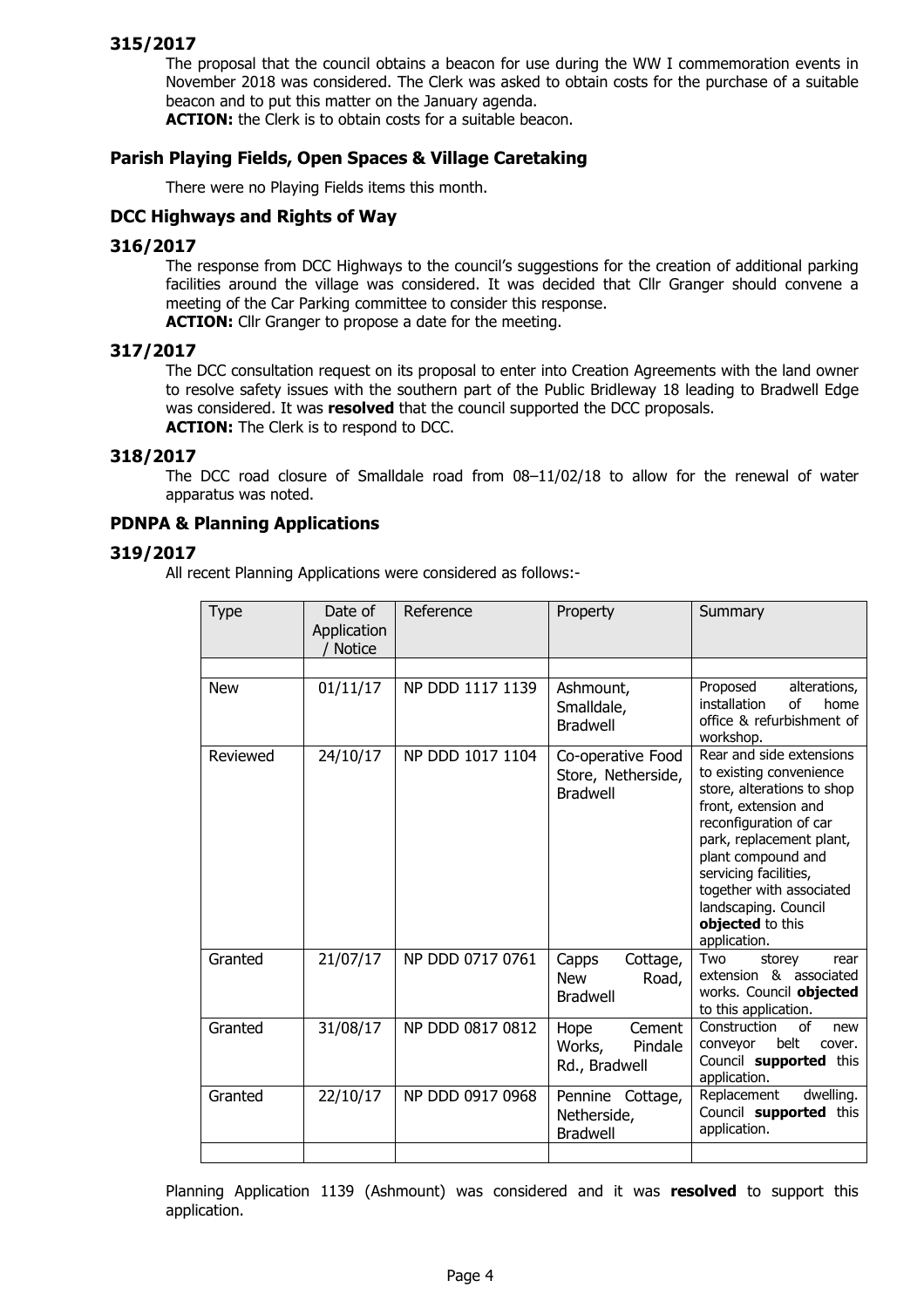The request from residents for council to support their claim against the PDNPA requirement that they need to apply for a curtilage listed application and to resolve how to proceed (Cllr Downing). The earlier application, (NP DDD 0817 0865 – Tom Cottage, Towngate, Bradwell which was supported by council) was withdrawn by the applicant until this matter is decided. It was resolved to send a letter of support for the residents to PDNPA.

ACTION: The Clerk is to send a letter of support to PDNPA.

## 321/2017

The original letter from a resident about three current matters of concern and the council's proposed reply were considered. As this matter had been discussed under Public Participation and satisfactorily concluded no further action was agreed.

#### 322/2017

The PDNPA consultation request on its Transport Design Guide Supplementary Planning Document was considered. It was decided that Cllr Granger should progress this matter with the Peak Park Parishes Forum.

ACTION: Cllr Granger to progress this with PPPF.

#### 323/2017

The PDNPA consultation request on its Modifications to the Publication Version of the Development Management Policies Document was considered. It was decided that Cllr Granger should progress this matter with the Peak Park Parishes Forum.

ACTION: Cllr Granger to progress this with PPPF.

#### 324/2017

The PDNPA request for comments on its Statement of Community Involvement (Pre-Consultation Stage) was considered. It was decided that Cllr Granger should progress this matter with the Peak Park Parishes Forum.

**ACTION:** Cllr Granger to progress this with PPPF.

#### Other Partner Authorities / Agencies

#### 325/2017

The DDDC consultation request (closing date 02/01/18) on its review of Public Space Protection Orders (PSPOs) in respect to dog control as well as making a number of new Public Spaces Protection Orders in relation to alcohol, BBQs, lit fires and unauthorised parking was considered. It was **resolved** that the council supported the existing levels of protection for its designated public spaces and did not wish to extend the protection to other categories e.g. BBQs. ACTION: The Clerk is to respond to DDDC.

#### Reports from Council Representatives on Outside Bodies / Attendance at External Meetings / Relationship with Local Authorities & Other Bodies

#### 326/2017

It was decided that members who attend meetings of external bodies should provide a written report in advance of council meetings. This will enable councillors to be familiar with the outcomes of the meetings and to have the opportunity to raise any questions they feel appropriate. This 'Recent Meetings' section will only appear on future agendas at members' specific request to raise questions.

#### Recent Meetings:

| <b>Date</b> | Event                                            | <b>Council</b><br><b>Representative(s)</b> |
|-------------|--------------------------------------------------|--------------------------------------------|
|             |                                                  |                                            |
|             | 08/11/17   Derbyshire Law Centre AGM             |                                            |
|             | Rose Theatre, Rose Hill, Chesterfield from 12:30 |                                            |
|             |                                                  |                                            |